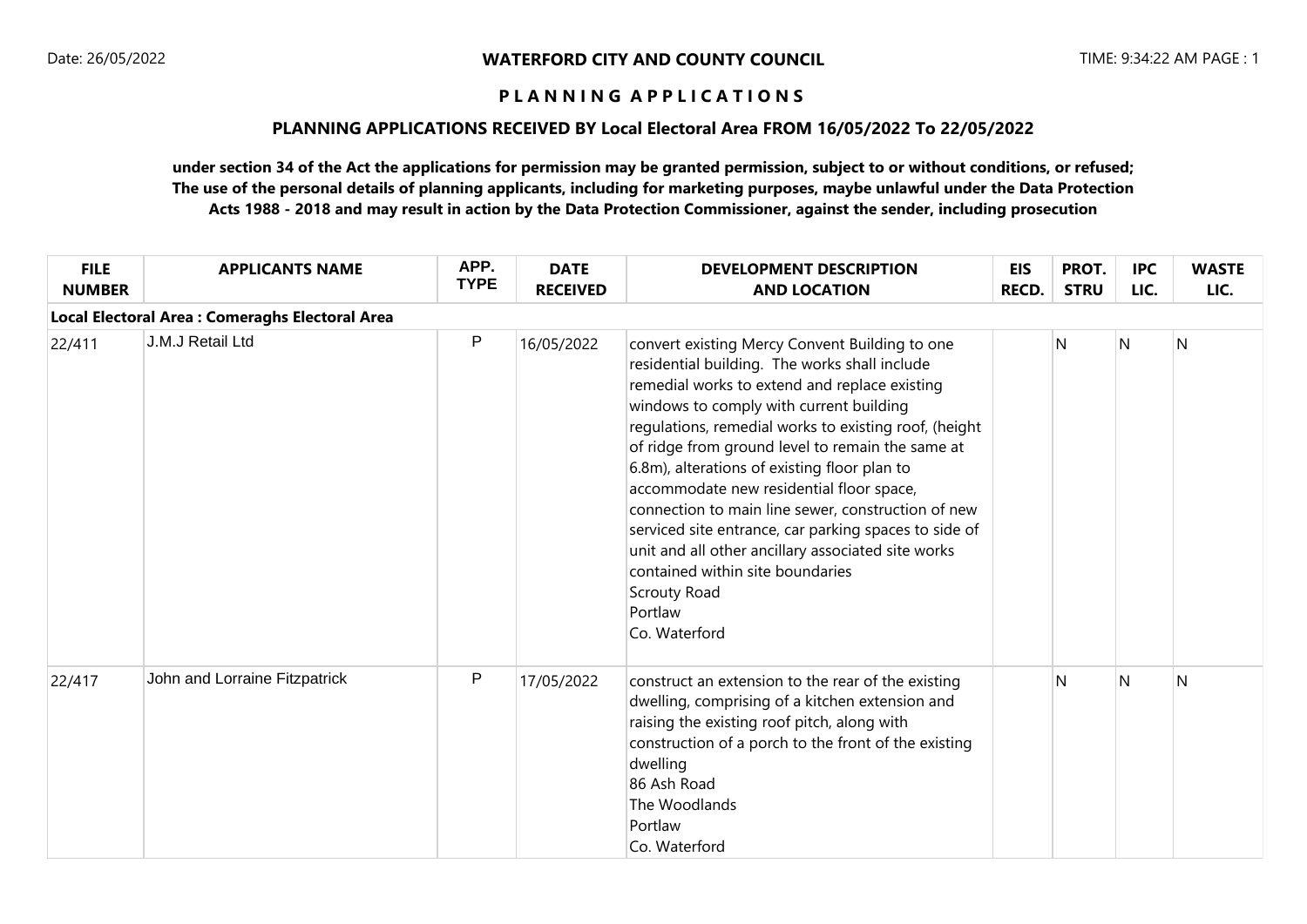### **PLANNING APPLICATIONS RECEIVED BY Local Electoral Area FROM 16/05/2022 To 22/05/2022**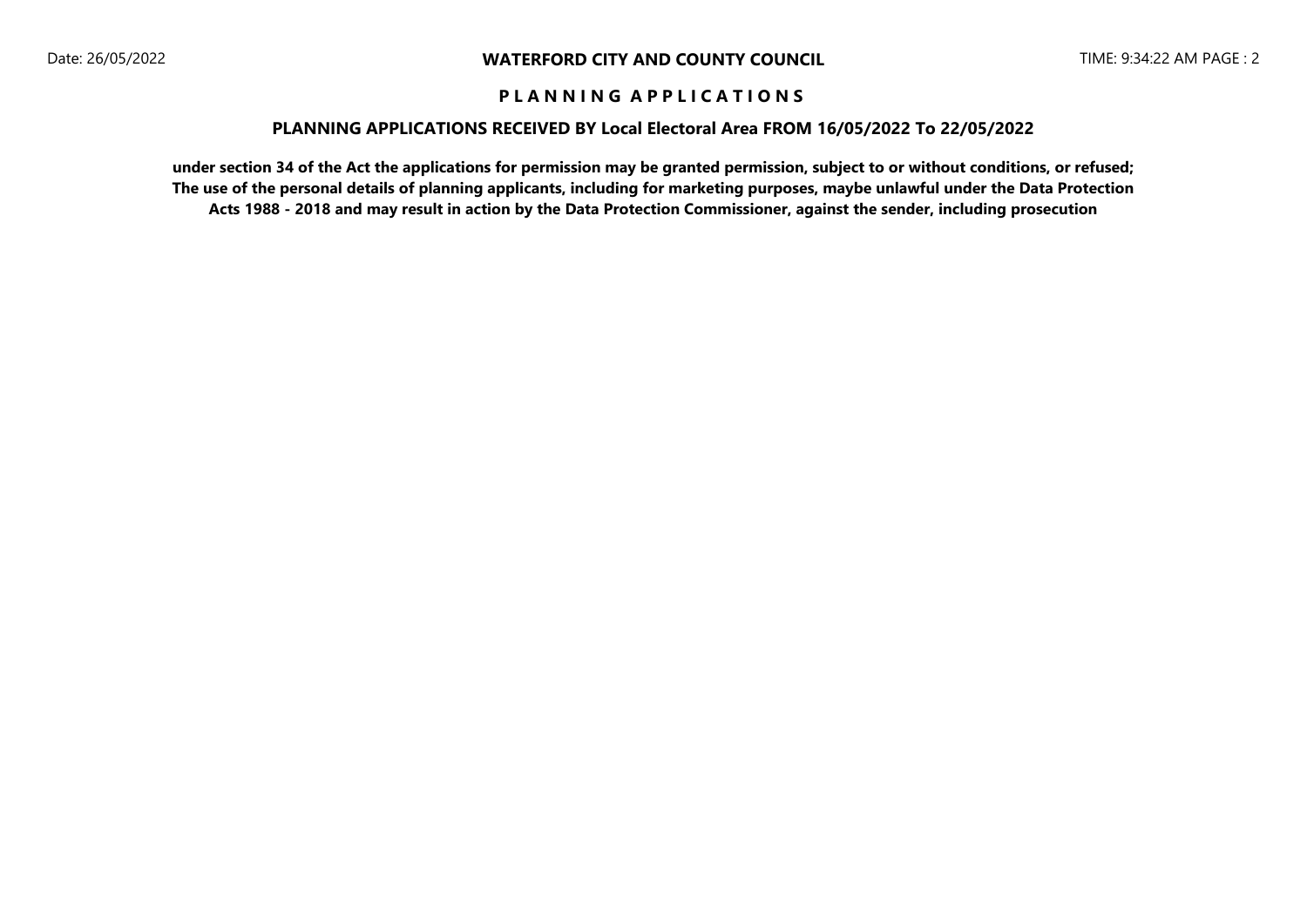### **PLANNING APPLICATIONS RECEIVED BY Local Electoral Area FROM 16/05/2022 To 22/05/2022**

| <b>FILE</b><br><b>NUMBER</b> | <b>APPLICANTS NAME</b> | APP.<br><b>TYPE</b> | <b>DATE</b><br><b>RECEIVED</b> | <b>DEVELOPMENT DESCRIPTION</b><br><b>AND LOCATION</b>                                                                                                                                                                                                                        | <b>EIS</b><br>RECD. | PROT.<br><b>STRU</b> | <b>IPC</b><br>LIC. | <b>WASTE</b><br>LIC. |
|------------------------------|------------------------|---------------------|--------------------------------|------------------------------------------------------------------------------------------------------------------------------------------------------------------------------------------------------------------------------------------------------------------------------|---------------------|----------------------|--------------------|----------------------|
| 22/419                       | Bríd McMaugh           | P                   | 18/05/2022                     | a dwelling, garage, waste treatment system and all<br>associated works<br><b>Boolabrien Lower</b><br>Ballymacarbry<br>Co. Waterford                                                                                                                                          |                     | N                    | N                  | N                    |
| 22/422                       | Bridget Jordan         | $\mathsf{R}$        | 19/05/2022                     | is sought for existing first floor attic conversion<br>consisting of 2 no. Bedrooms, Storage room and<br>Bathroom, and 5 no. Velux rooflights to the rear<br>elevation with all associated site works<br>Ballyvalican (Ballyvallikin)<br>Portlaw<br>Co. Waterford<br>X91R9W0 |                     | N                    | N                  | N                    |
| 22/423                       | Delia Smith            | ${\sf P}$           | 19/05/2022                     | for development of a single-storey and part two-<br>storey home, garage, shed, driveway entrance,<br>wastewater treatment system, percolation area,<br>borewell, landscaping and all associated site works.<br>New Line<br>Bunmahon<br>Kllmacthomas<br>Co. Waterford         |                     | N                    | N                  | N                    |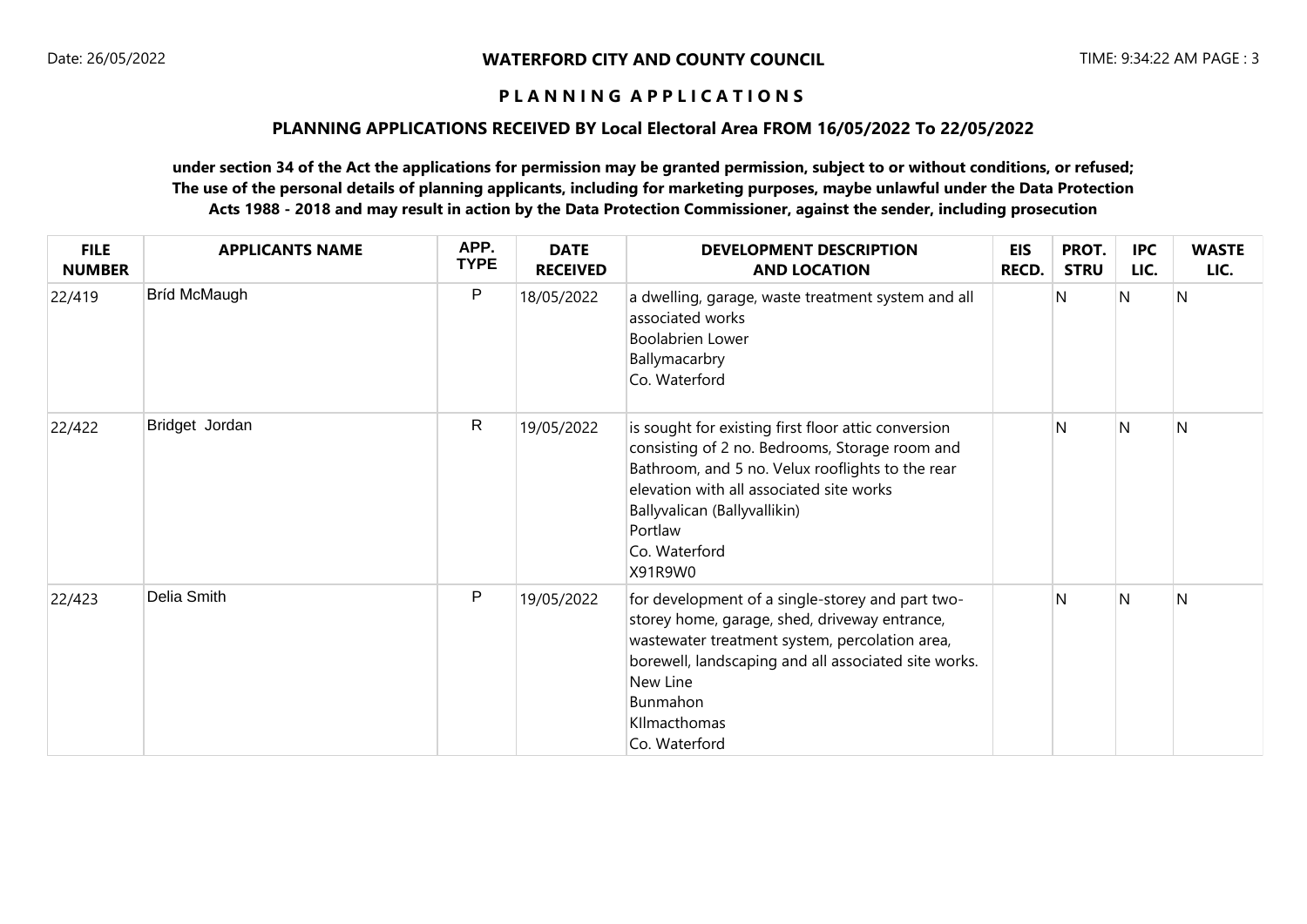### **PLANNING APPLICATIONS RECEIVED BY Local Electoral Area FROM 16/05/2022 To 22/05/2022**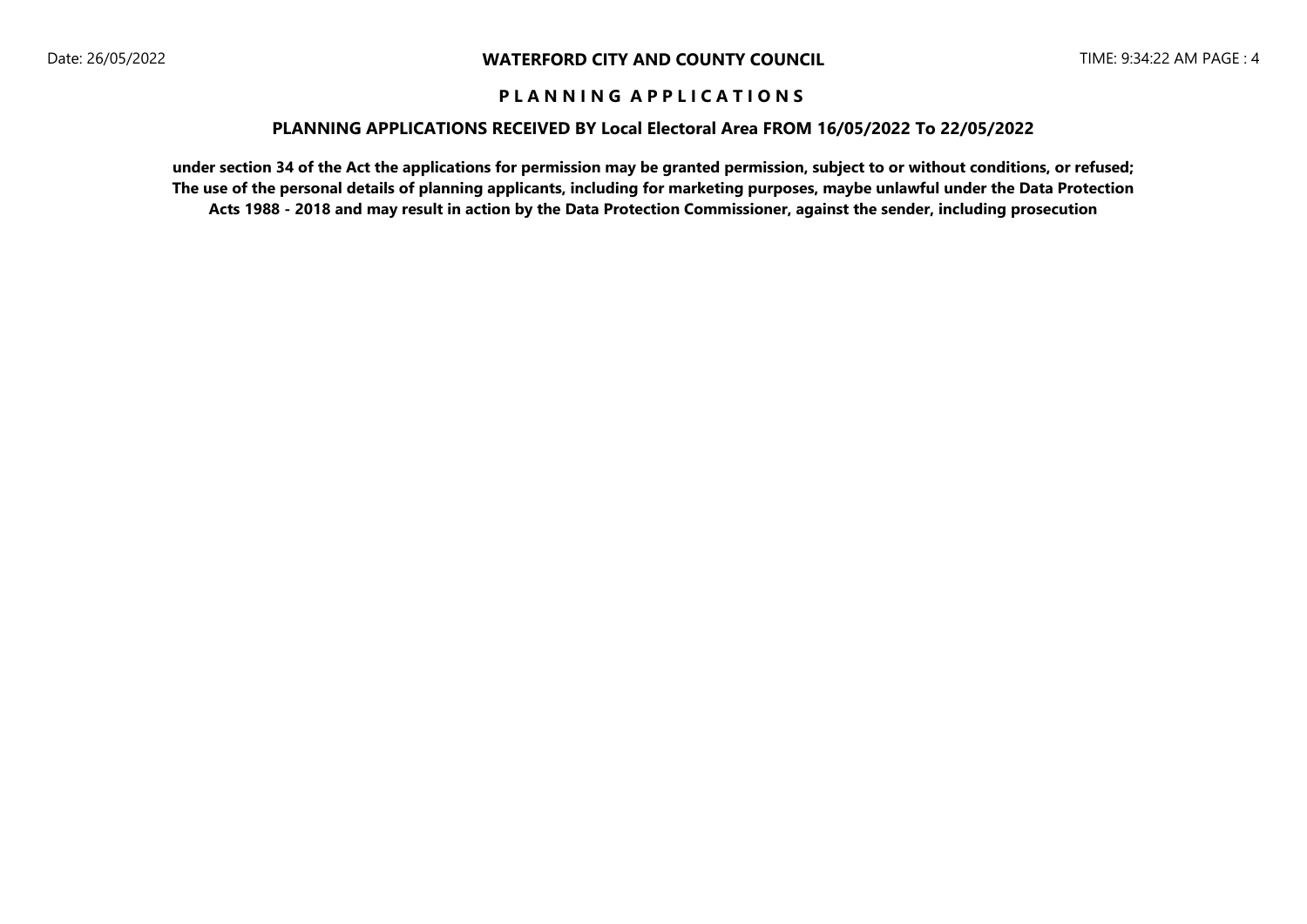### **PLANNING APPLICATIONS RECEIVED BY Local Electoral Area FROM 16/05/2022 To 22/05/2022**

| <b>FILE</b><br><b>NUMBER</b> | <b>APPLICANTS NAME</b>                               | APP.<br><b>TYPE</b> | <b>DATE</b><br><b>RECEIVED</b> | <b>DEVELOPMENT DESCRIPTION</b><br><b>AND LOCATION</b>                                                                                        | EIS<br><b>RECD.</b> | PROT.<br><b>STRU</b> | <b>IPC</b><br>LIC. | <b>WASTE</b><br>LIC. |
|------------------------------|------------------------------------------------------|---------------------|--------------------------------|----------------------------------------------------------------------------------------------------------------------------------------------|---------------------|----------------------|--------------------|----------------------|
| 22/432                       | <b>ORC Dairies Ltd.</b>                              | P                   | 20/05/2022                     | construction of a livestock underpass, effluent<br>holding tank and all associated siteworks<br>Kilnagrange<br>Kilmacthomas<br>Co. Waterford |                     | N                    | N                  | N                    |
| Area                         | Total for Local Electoral Area : Comeraghs Electoral | 6                   |                                |                                                                                                                                              |                     |                      |                    |                      |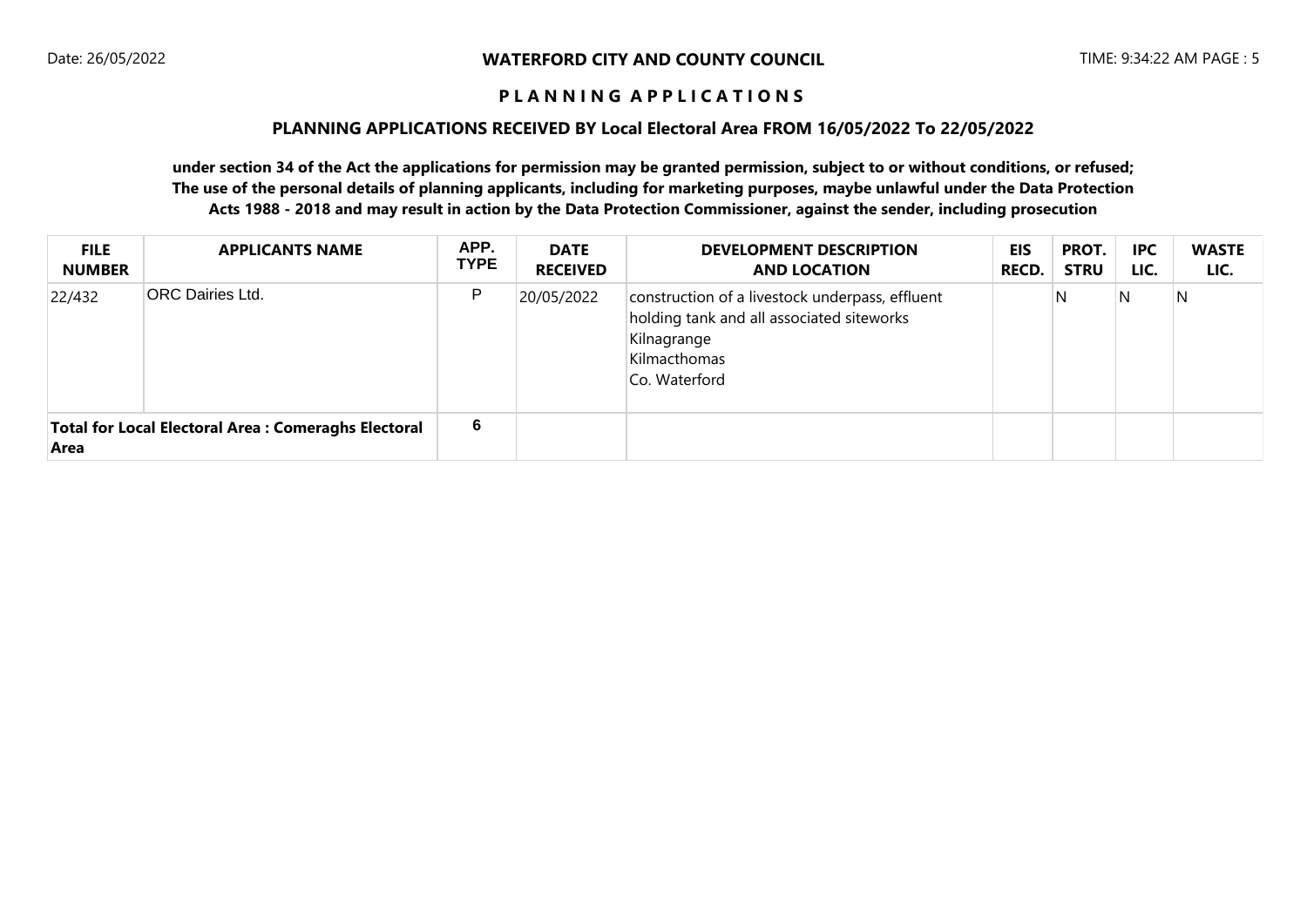### **PLANNING APPLICATIONS RECEIVED BY Local Electoral Area FROM 16/05/2022 To 22/05/2022**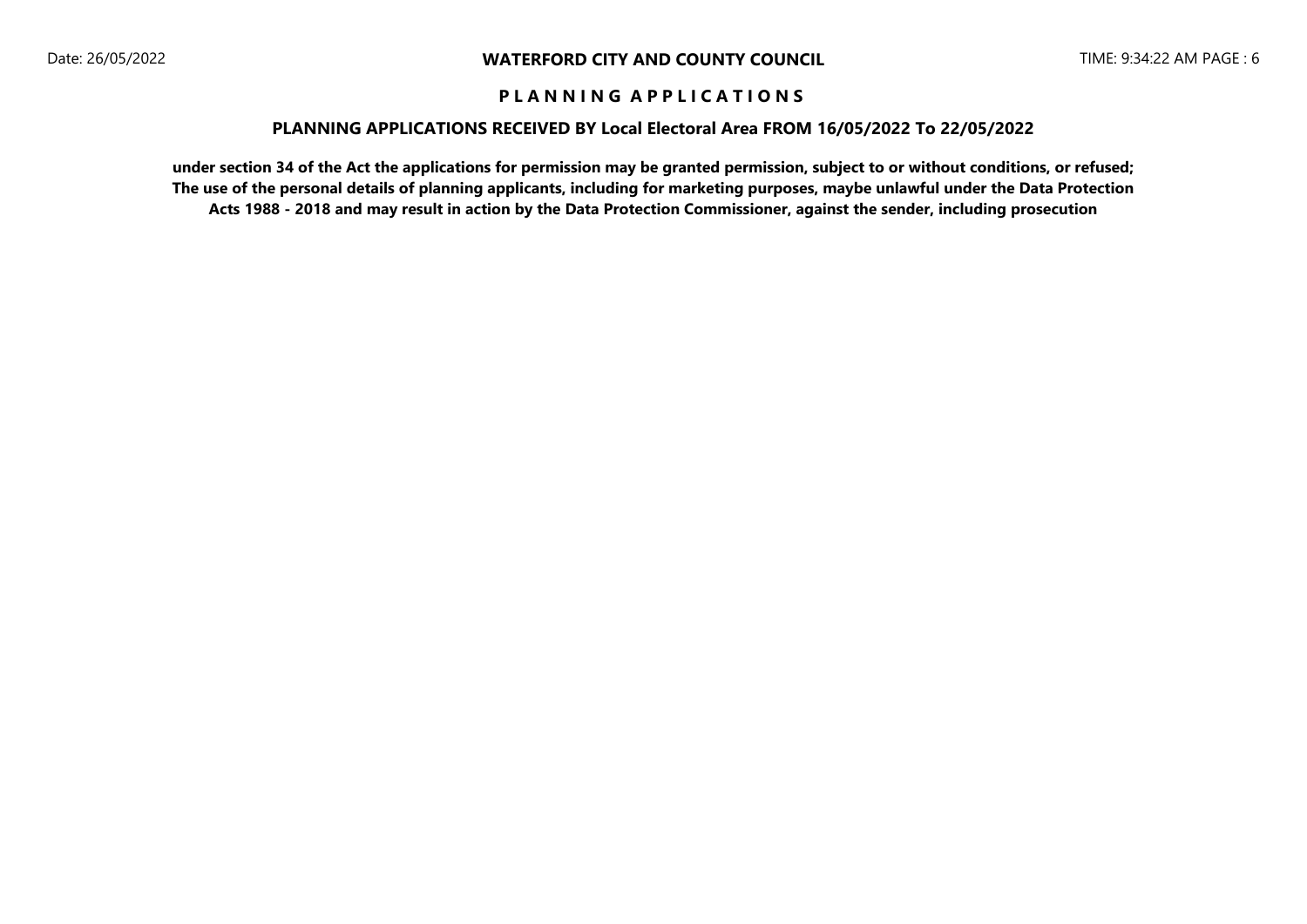### **PLANNING APPLICATIONS RECEIVED BY Local Electoral Area FROM 16/05/2022 To 22/05/2022**

| <b>FILE</b><br><b>NUMBER</b> | <b>APPLICANTS NAME</b>                                   | APP.<br><b>TYPE</b> | <b>DATE</b><br><b>RECEIVED</b> | <b>DEVELOPMENT DESCRIPTION</b><br><b>AND LOCATION</b>                                                                                                                                                                                                                                                                                                                                                                                                                                                                                 | EIS<br><b>RECD.</b> | PROT.<br><b>STRU</b> | <b>IPC</b><br>LIC. | <b>WASTE</b><br>LIC. |
|------------------------------|----------------------------------------------------------|---------------------|--------------------------------|---------------------------------------------------------------------------------------------------------------------------------------------------------------------------------------------------------------------------------------------------------------------------------------------------------------------------------------------------------------------------------------------------------------------------------------------------------------------------------------------------------------------------------------|---------------------|----------------------|--------------------|----------------------|
|                              | Local Electoral Area : Dungarvan- Lismore Electoral Area |                     |                                |                                                                                                                                                                                                                                                                                                                                                                                                                                                                                                                                       |                     |                      |                    |                      |
| 22/415                       | Jim and Adrienne Walsh                                   | ${\sf P}$           | 17/05/2022                     | amendments to the existing window openings,<br>concerning size and composition. Also, works to the<br>landscape including the steps accessing the house, a<br>new plant/store enclosure to the side of the house,<br>and all ancillary site works<br><b>Helvic Head</b><br>Dungarvan<br>X35 FY64<br>Waterford                                                                                                                                                                                                                         |                     | N                    | N                  | N                    |
| 22/416                       | Coillte                                                  | P                   | 17/05/2022                     | the upgrade of an existing entrance from the public<br>roadway onto forestry lands on the North-western<br>side of the N25 public road for temporary forest use.<br>The upgraded entrance will comprise the provision<br>of splayed access, clear visibility sightlines,<br>associated setting back of adjacent roadside<br>boundaries, provision of associated surface water<br>drainage, fences, finished hardcored structure to<br>access area and all associated siteworks<br>Coolroe<br>Old Parish<br>Dungarvan<br>Co. Waterford |                     | N                    | N                  | N                    |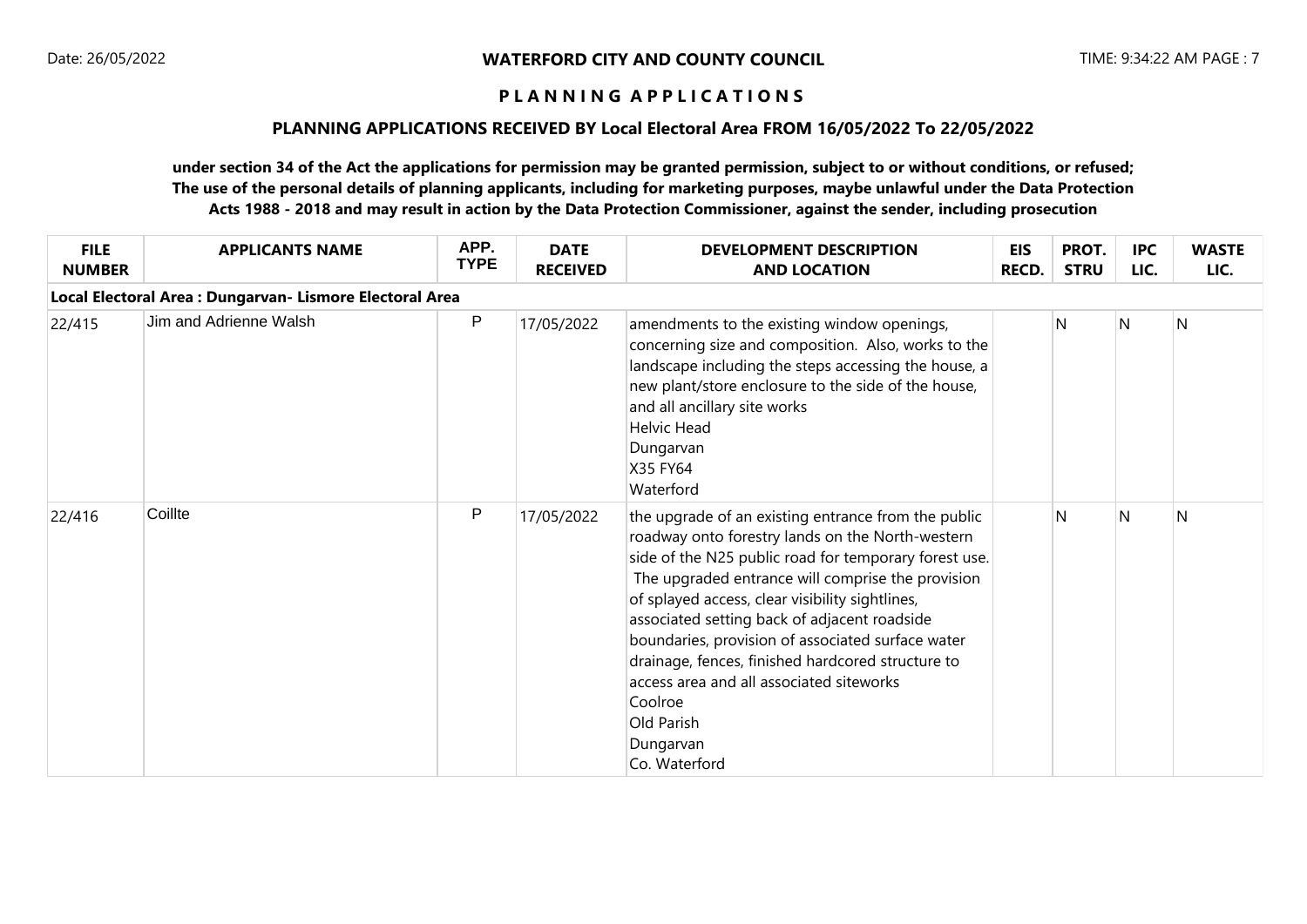### **PLANNING APPLICATIONS RECEIVED BY Local Electoral Area FROM 16/05/2022 To 22/05/2022**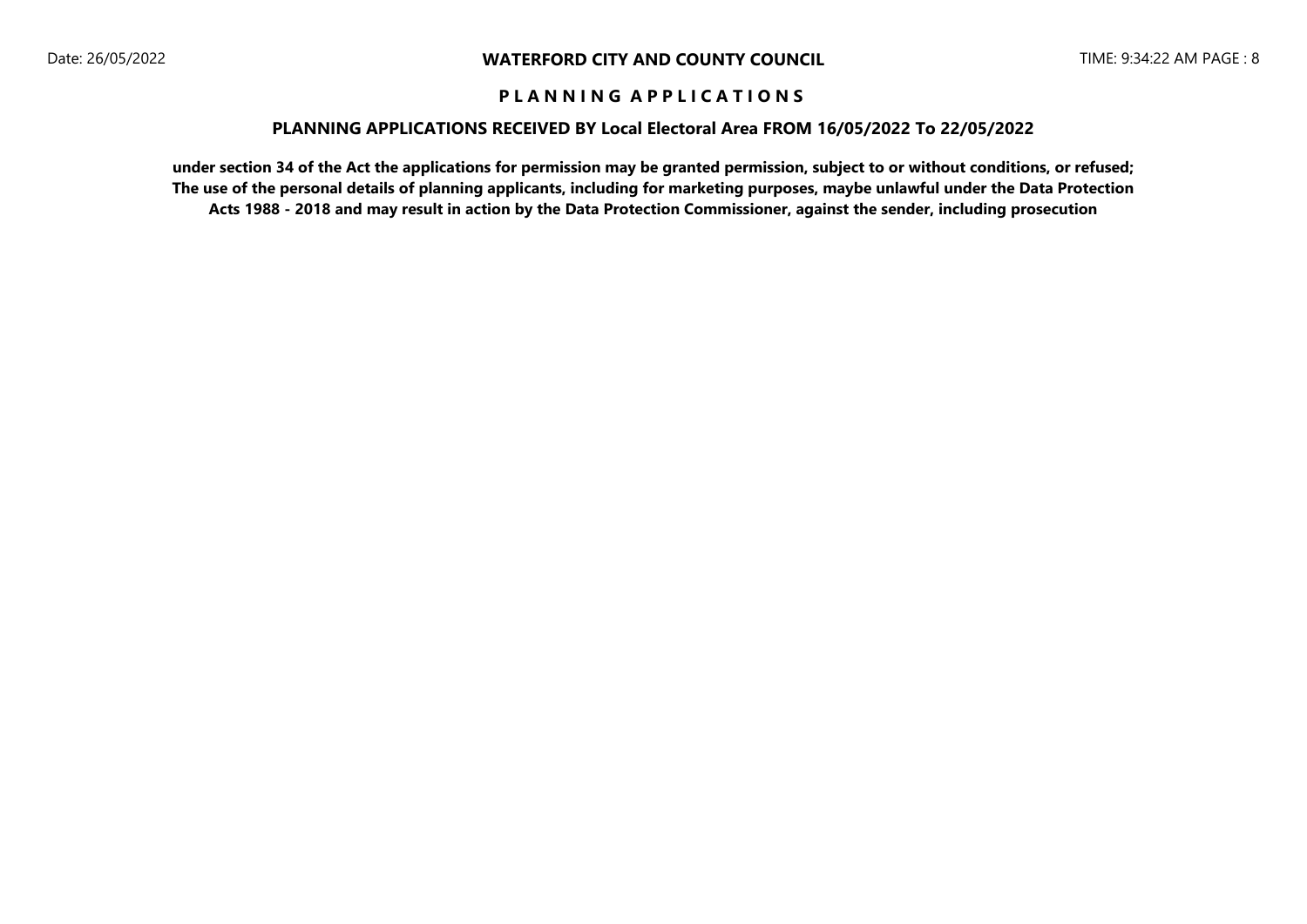# **PLANNING APPLICATIONS RECEIVED BY Local Electoral Area FROM 16/05/2022 To 22/05/2022**

| <b>FILE</b><br><b>NUMBER</b> | <b>APPLICANTS NAME</b>           | APP.<br><b>TYPE</b> | <b>DATE</b><br><b>RECEIVED</b> | <b>DEVELOPMENT DESCRIPTION</b><br><b>AND LOCATION</b>                                                                                                                                                                                                                 | <b>EIS</b><br>RECD. | PROT.<br><b>STRU</b> | <b>IPC</b><br>LIC. | <b>WASTE</b><br>LIC. |
|------------------------------|----------------------------------|---------------------|--------------------------------|-----------------------------------------------------------------------------------------------------------------------------------------------------------------------------------------------------------------------------------------------------------------------|---------------------|----------------------|--------------------|----------------------|
| 22/420                       | Martin Cahoon                    | $\circ$             | 18/05/2022                     | construct a House, a Garage, a Wastewater<br>treatment system and an Entrance along with all<br>associated site works<br>Feddaun<br>Mount Melleray<br>Cappoquin<br>Co. Waterford                                                                                      |                     | N                    | N                  | N                    |
| 22/421                       | Anita Osborne and Cormac O Grady | P                   | 18/05/2022                     | for construction of single-storey detached dwelling<br>house, detached garage, septic tank and percolation<br>area, vehicular entrance, site works, site boundaries<br>and all ancillary works<br><b>Ballingowan East</b><br>Villerstown<br>Capoquin<br>Co. Waterford |                     | N                    | N                  | N                    |
| 22/424                       | Catherine Brennan                | $\circ$             | 19/05/2022                     | for the construction of a new single-storey dwelling,<br>new entrance, new waste-water treatment system<br>and all associated works<br>Knockateemore<br>Dungarvan<br>Co. Waterford                                                                                    |                     | $\mathsf{N}$         | N                  | N                    |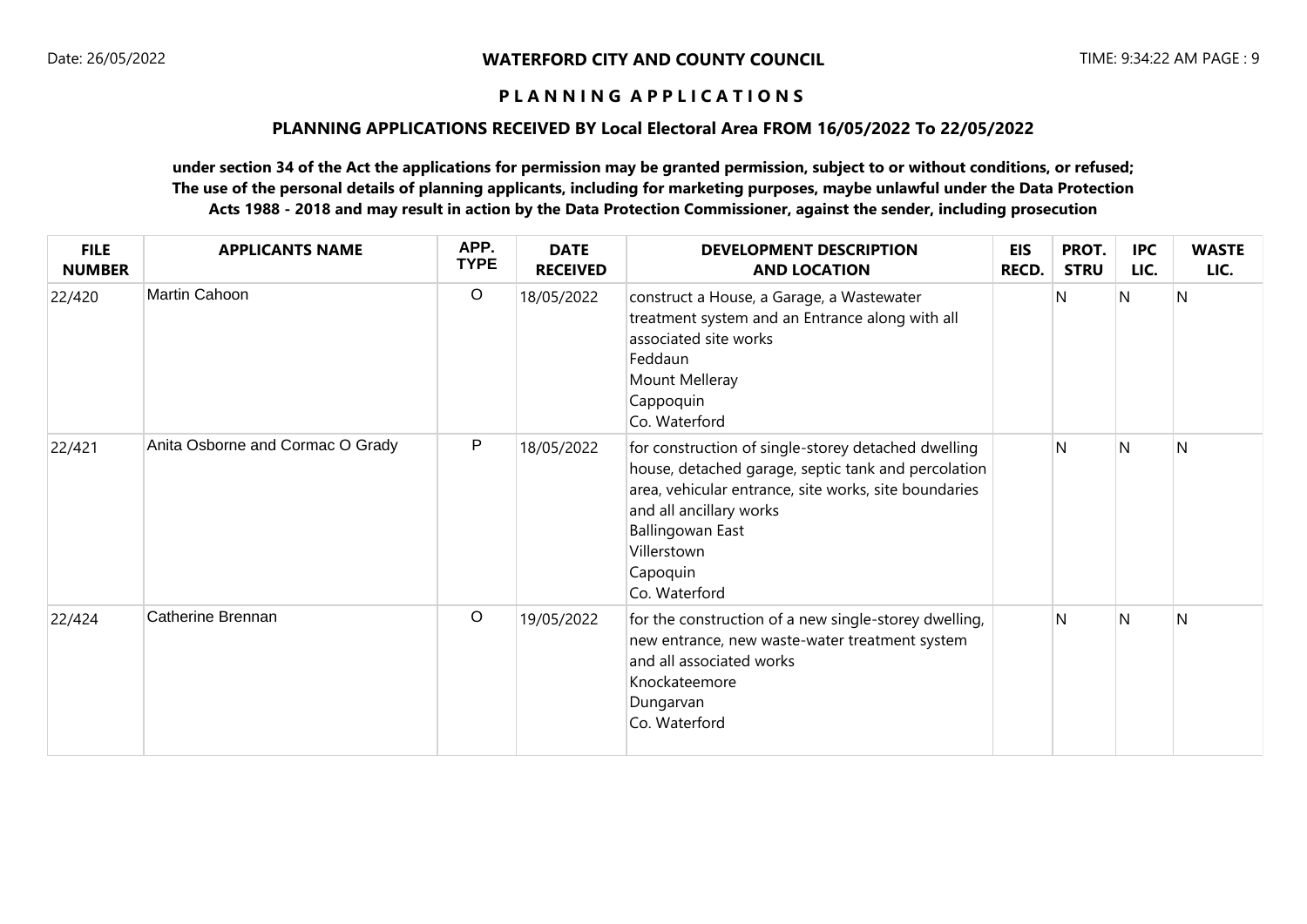### **PLANNING APPLICATIONS RECEIVED BY Local Electoral Area FROM 16/05/2022 To 22/05/2022**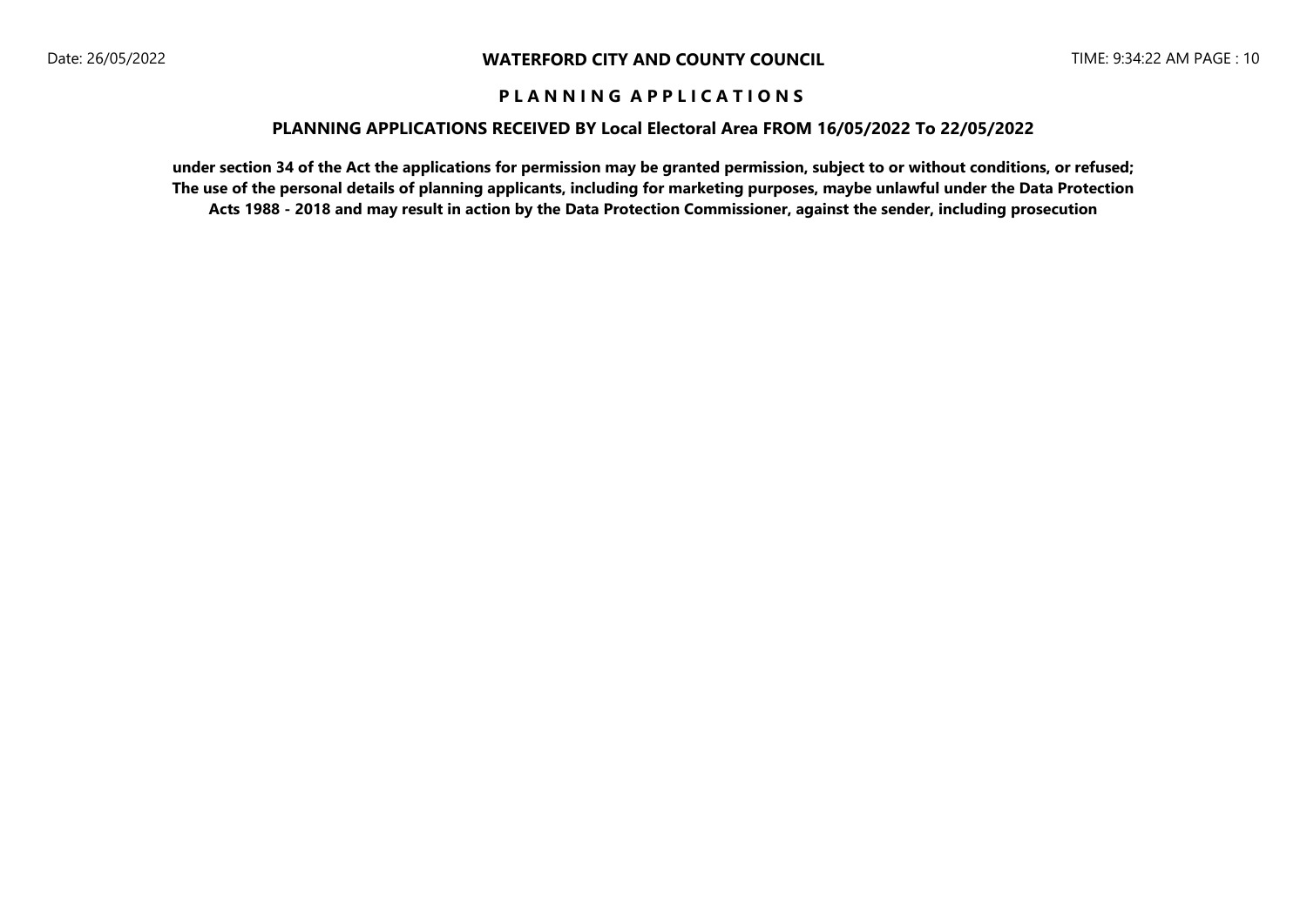### **PLANNING APPLICATIONS RECEIVED BY Local Electoral Area FROM 16/05/2022 To 22/05/2022**

| <b>FILE</b><br><b>NUMBER</b> | <b>APPLICANTS NAME</b>                              | APP.<br><b>TYPE</b> | <b>DATE</b><br><b>RECEIVED</b> | <b>DEVELOPMENT DESCRIPTION</b><br><b>AND LOCATION</b>                                                                                                                                                                                                                                                                                                                                    | <b>EIS</b><br><b>RECD.</b> | PROT.<br><b>STRU</b> | <b>IPC</b><br>LIC. | <b>WASTE</b><br>LIC. |
|------------------------------|-----------------------------------------------------|---------------------|--------------------------------|------------------------------------------------------------------------------------------------------------------------------------------------------------------------------------------------------------------------------------------------------------------------------------------------------------------------------------------------------------------------------------------|----------------------------|----------------------|--------------------|----------------------|
| 22/425                       | David Beresford                                     | $\mathsf{P}$        | 19/05/2022                     | for the construction of a new part single storey/part<br>2-storey dwelling, ancillary work including new<br>entrance and public service connections and all<br>associated works<br>Ballynacourty<br>Dungarvan<br>Co. Waterford                                                                                                                                                           |                            | N                    | N                  | N                    |
| 22/427                       | Richard Johnson                                     | $\mathsf{R}$        | 20/05/2022                     | of two timber garden sheds with associated site<br>works<br>Chapel Place<br>Lismore,<br>Co. Waterford<br><b>P51A0C8</b>                                                                                                                                                                                                                                                                  |                            | N                    | $\mathsf{N}$       | N                    |
| 22/433                       | <b>Emilene Stafford</b>                             | P                   | 20/05/2022                     | alterations to the existing house consisting of (1) the<br>construction of a new storey and a half extension (2)<br>a porch extension to the front (3) a single storey<br>extension to the dining area and (4) alteration and<br>addition of window and door opes to the existing<br>house along with all associated site works<br><b>Ballyknock Lower</b><br>Dungarvan<br>Co. Waterford |                            | N                    | $\mathsf{N}$       | N                    |
| <b>Electoral Area</b>        | Total for Local Electoral Area : Dungarvan- Lismore | 8                   |                                |                                                                                                                                                                                                                                                                                                                                                                                          |                            |                      |                    |                      |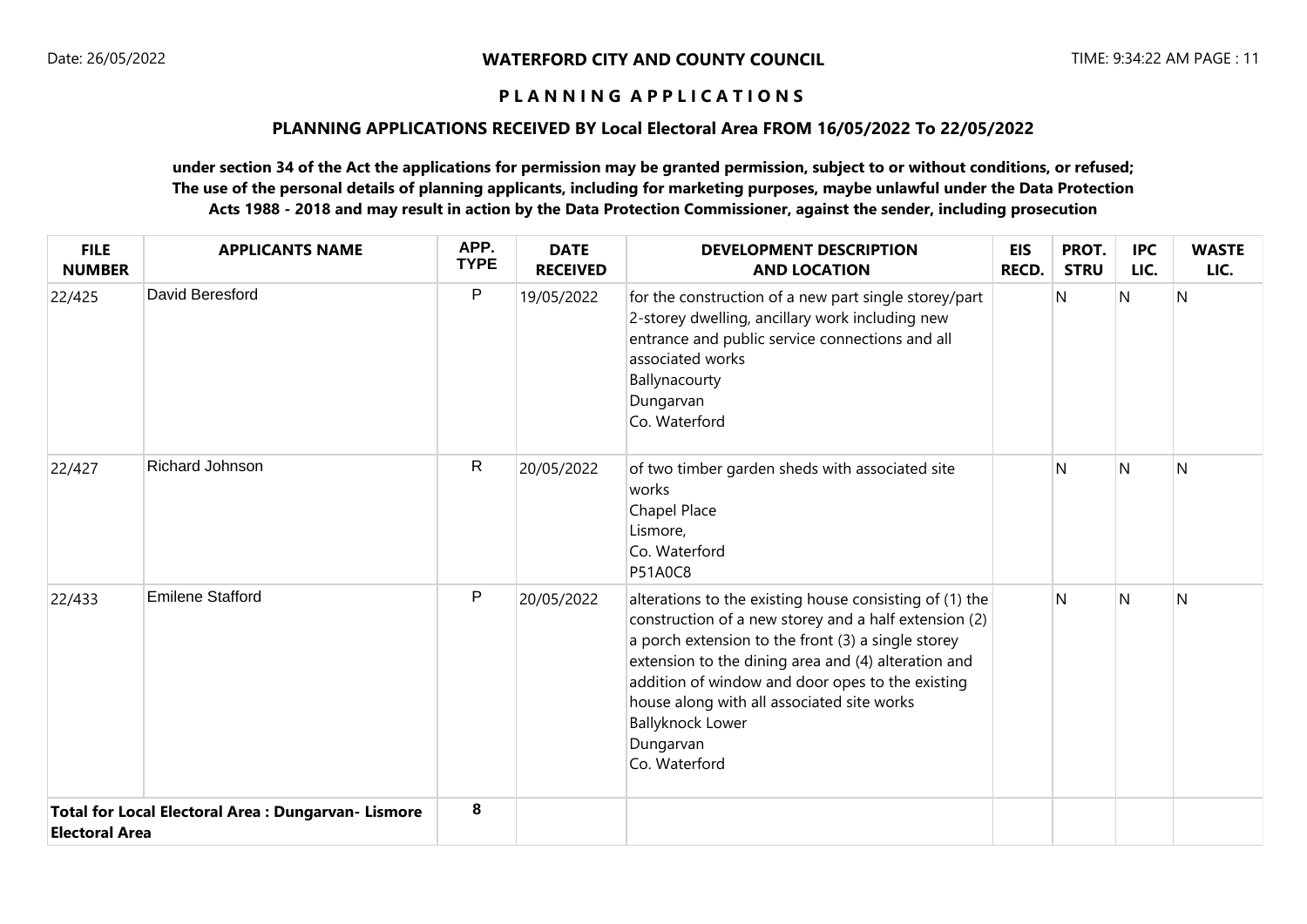### **PLANNING APPLICATIONS RECEIVED BY Local Electoral Area FROM 16/05/2022 To 22/05/2022**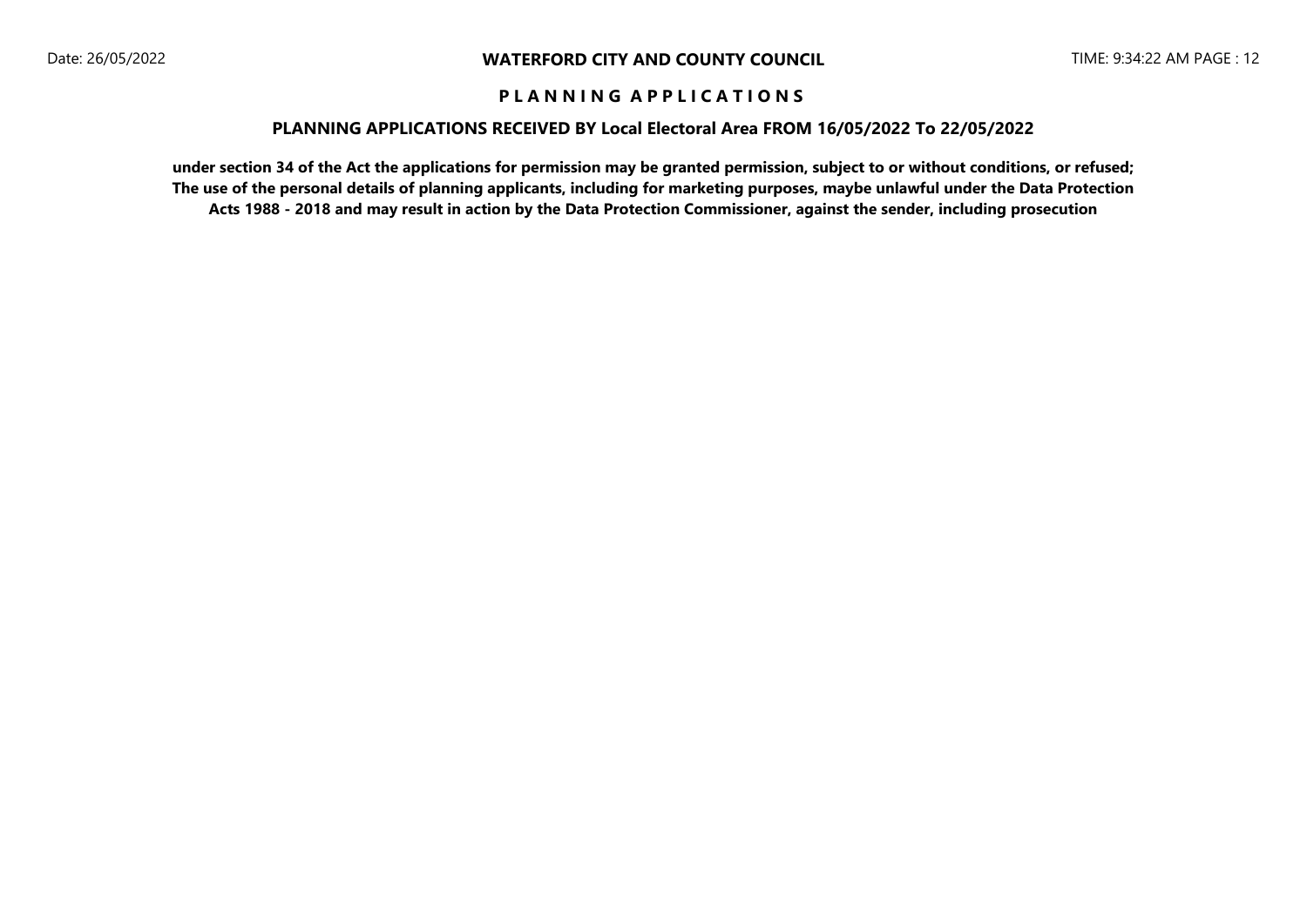### **PLANNING APPLICATIONS RECEIVED BY Local Electoral Area FROM 16/05/2022 To 22/05/2022**

| <b>FILE</b><br><b>NUMBER</b> | <b>APPLICANTS NAME</b>                             | APP.<br><b>TYPE</b> | <b>DATE</b><br><b>RECEIVED</b> | <b>DEVELOPMENT DESCRIPTION</b><br><b>AND LOCATION</b>                                                                                                                                                                                                                                                                                                                                                                                                                                                                                                                                                                                                                                         | <b>EIS</b><br><b>RECD.</b> | PROT.<br><b>STRU</b> | <b>IPC</b><br>LIC. | <b>WASTE</b><br>LIC. |
|------------------------------|----------------------------------------------------|---------------------|--------------------------------|-----------------------------------------------------------------------------------------------------------------------------------------------------------------------------------------------------------------------------------------------------------------------------------------------------------------------------------------------------------------------------------------------------------------------------------------------------------------------------------------------------------------------------------------------------------------------------------------------------------------------------------------------------------------------------------------------|----------------------------|----------------------|--------------------|----------------------|
|                              | Local Electoral Area : Metropolitan Electoral Area |                     |                                |                                                                                                                                                                                                                                                                                                                                                                                                                                                                                                                                                                                                                                                                                               |                            |                      |                    |                      |
| 22/409                       | St. Angela's School Ursuline Convent               | P                   | 16/05/2022                     | a) realign and improve existing hockey pitches to<br>include 4 x 20m lighting poles on main pitch and 2 x<br>18m lighting poles on training pitch b) construct<br>viewing area at main pitch, c) construct a central<br>access spine/path between pitches d) construct a<br>ball skills wall, e) realign internal road, f) construct<br>security fencing and all associated works. The<br>proposed development is within the curtilage of a<br>protected structure, RPS WA730038 and listed in the<br>National Inventory of Architecture Heritage Survey<br>of Waterford, NIAH Reference Number 22830214<br>St Angela's Ursuline Convent<br>Ballytruckle Road<br>Waterford<br><b>X91 FD2W</b> |                            | N                    | N.                 | IN.                  |
| 22/410                       | Damien Horgan                                      | R                   | 16/05/2022                     | INDEFINITE RETENTION of a single storey detached<br>shed/garden store in rear garden of the existing<br>house<br>Rossduff<br>Woodstown<br>Co. Waterford                                                                                                                                                                                                                                                                                                                                                                                                                                                                                                                                       |                            | N                    | N                  | N                    |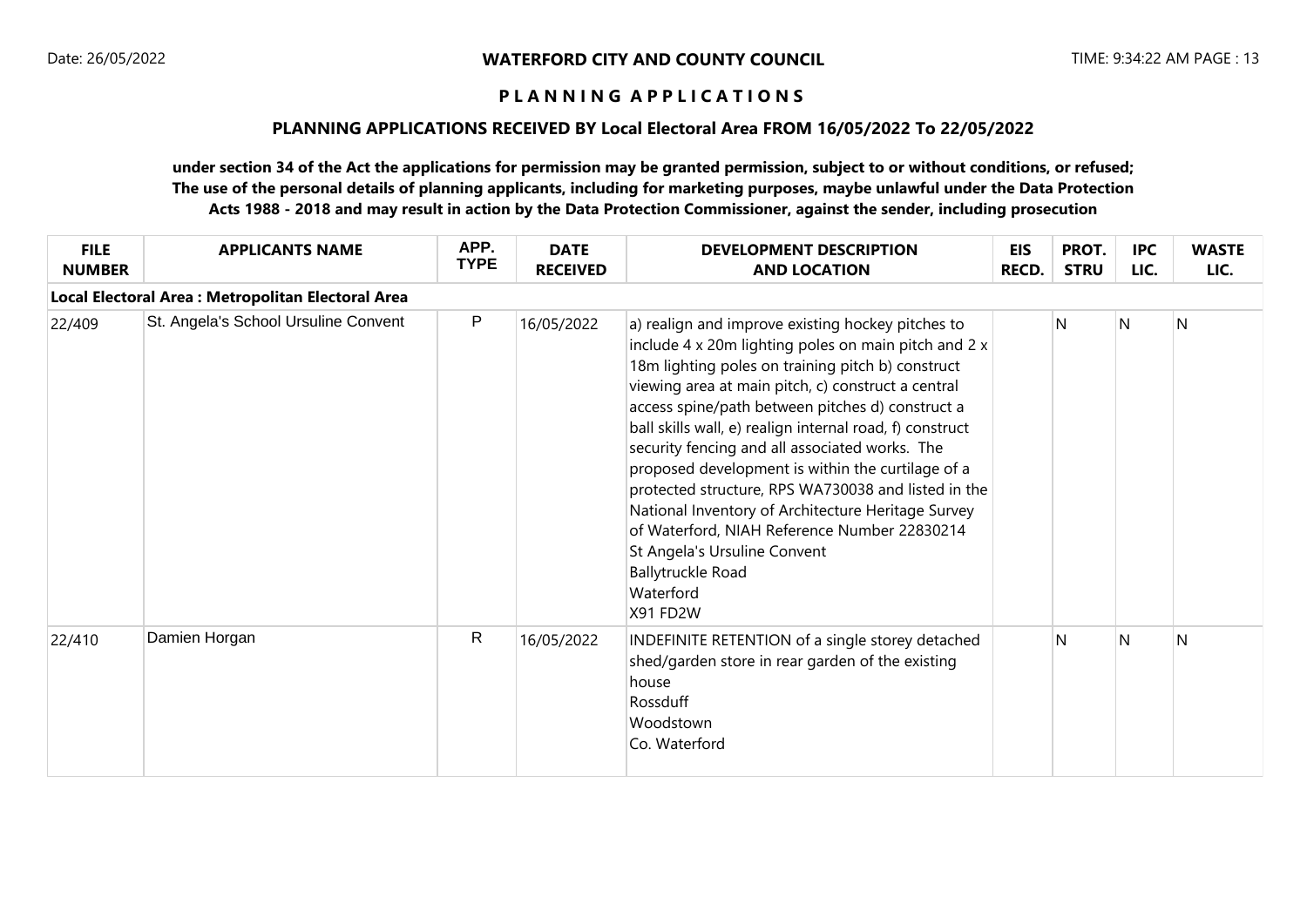### **PLANNING APPLICATIONS RECEIVED BY Local Electoral Area FROM 16/05/2022 To 22/05/2022**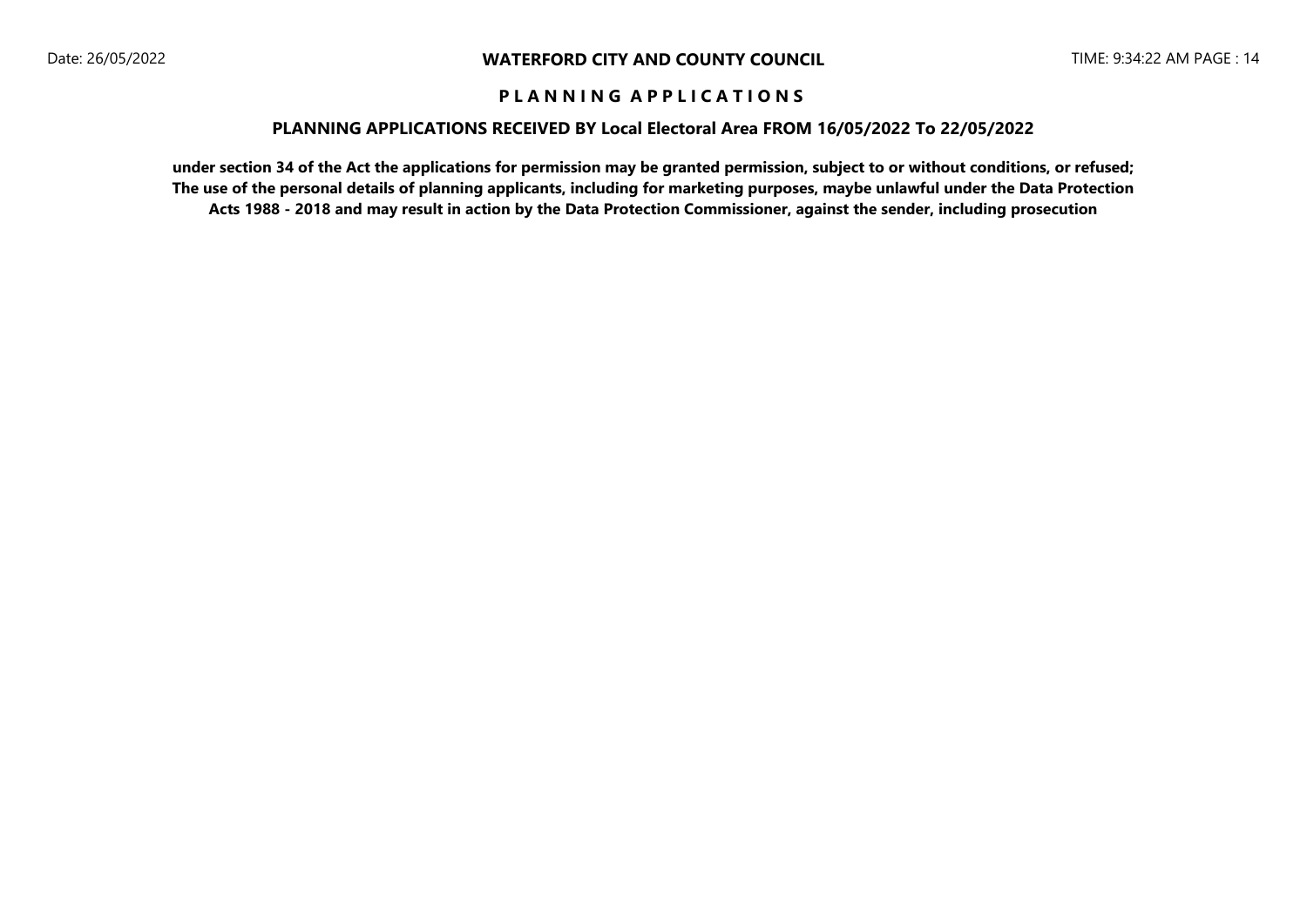### **PLANNING APPLICATIONS RECEIVED BY Local Electoral Area FROM 16/05/2022 To 22/05/2022**

| <b>FILE</b><br><b>NUMBER</b> | <b>APPLICANTS NAME</b>                                           | APP.<br><b>TYPE</b> | <b>DATE</b><br><b>RECEIVED</b> | <b>DEVELOPMENT DESCRIPTION</b><br><b>AND LOCATION</b>                                                                                                                                                                                                                                                                                                                                                                                                                                                                                                                                                                                                                                                                | <b>EIS</b><br>RECD. | PROT.<br><b>STRU</b> | <b>IPC</b><br>LIC. | <b>WASTE</b><br>LIC. |
|------------------------------|------------------------------------------------------------------|---------------------|--------------------------------|----------------------------------------------------------------------------------------------------------------------------------------------------------------------------------------------------------------------------------------------------------------------------------------------------------------------------------------------------------------------------------------------------------------------------------------------------------------------------------------------------------------------------------------------------------------------------------------------------------------------------------------------------------------------------------------------------------------------|---------------------|----------------------|--------------------|----------------------|
| 22/412                       | Rosetec Limited                                                  | $\mathsf{R}$        | 16/05/2022                     | of the existing front elevation of unit, and<br>PERMISSION for the change of use of ground floor<br>from light industrial unit to proposal pizzeria bar<br>with takeaway facilities, together with all other<br>associated site works<br>Unit 2B,<br><b>Park Road Business Park</b><br>Park Road<br>Waterford                                                                                                                                                                                                                                                                                                                                                                                                        |                     | N                    | N                  | $\mathsf{N}$         |
| 22/413                       | The Board of Management of<br><b>Presentation Primary School</b> | $\mathsf{P}$        | 16/05/2022                     | the following works to existing school, the<br>demolition and removal from the site of the existing<br>2 no. prefabricated classroom blocks, the<br>construction of a new single storey extension<br>consisting of no.4 classrooms, 2 no. resource rooms,<br>1 no. Assisted User WC and adjoining link corridor<br>all to the North West side of the existing Senior<br>School, with roof mounted PV panels together with<br>all associated drainage and external site works, the<br>erection on site of a prefabricated classroom to the<br>North West side of the existing Senior School,<br>together with all ancillary and associated site works<br>Presentation Primary School<br>Slievekeale Road<br>Waterford |                     | N                    | N                  | $\mathsf{N}$         |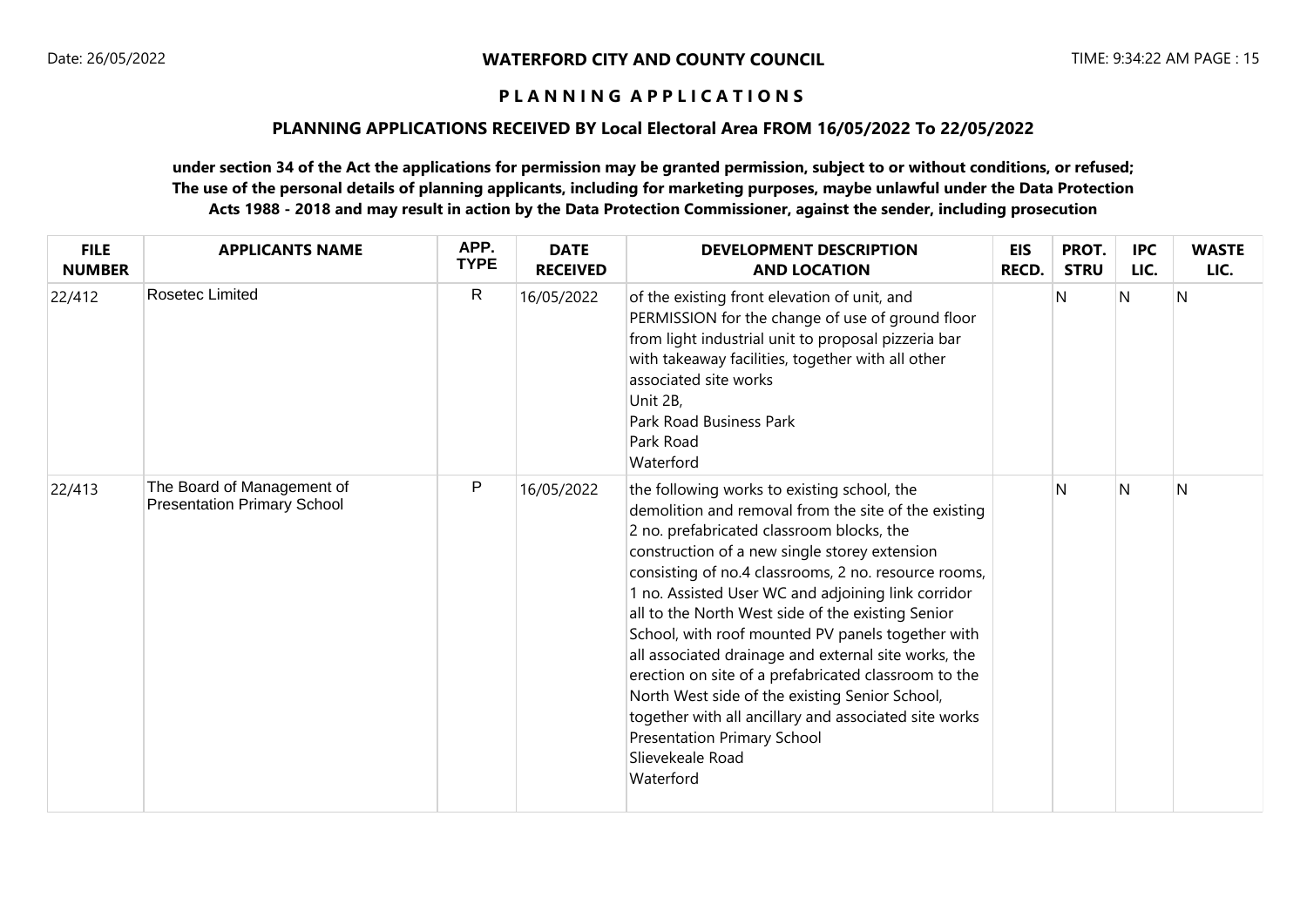### **PLANNING APPLICATIONS RECEIVED BY Local Electoral Area FROM 16/05/2022 To 22/05/2022**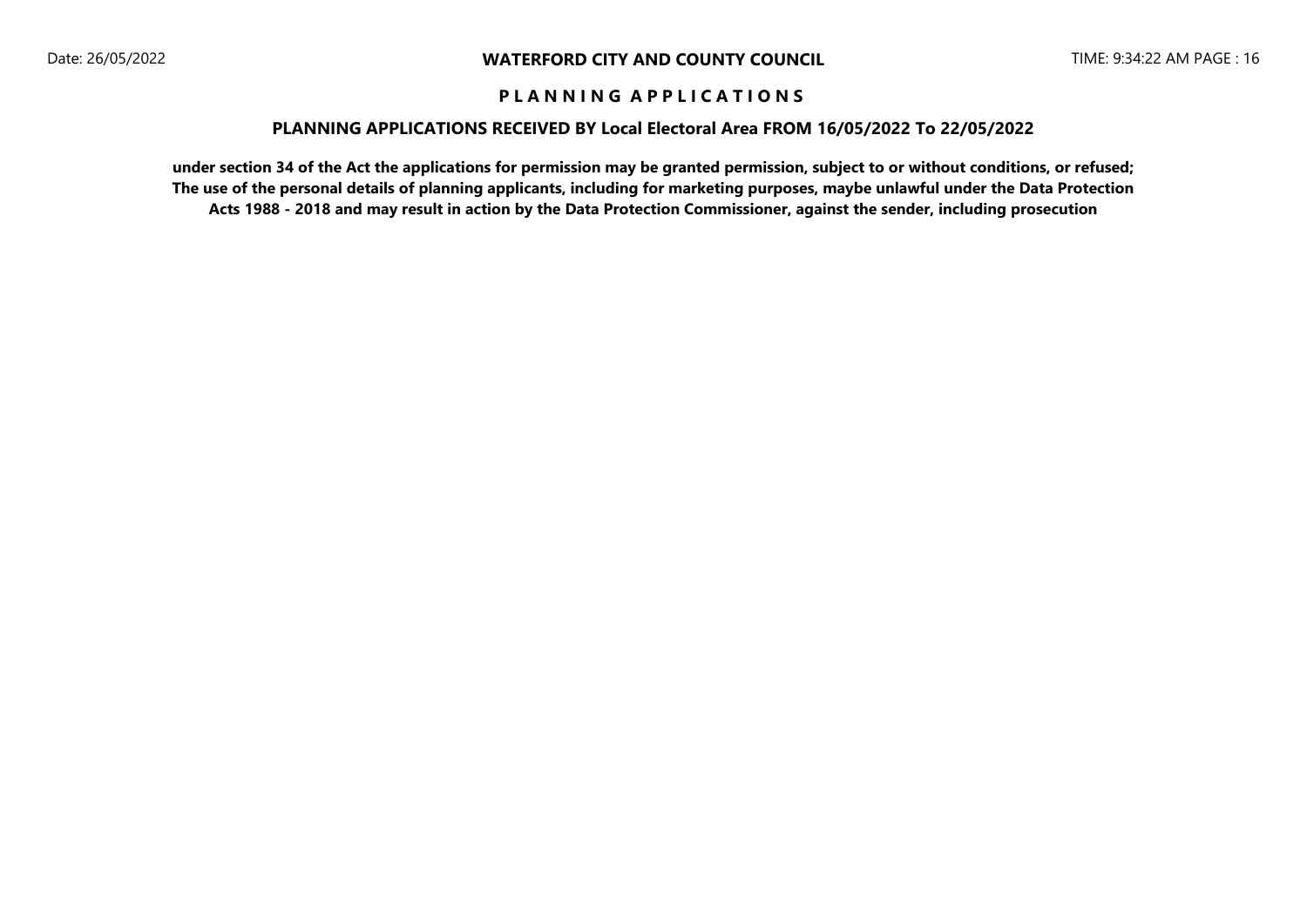### **PLANNING APPLICATIONS RECEIVED BY Local Electoral Area FROM 16/05/2022 To 22/05/2022**

| <b>FILE</b>   | <b>APPLICANTS NAME</b> | APP.        | <b>DATE</b>     | <b>DEVELOPMENT DESCRIPTION</b>                                                                                                                                                                                                                                                                                                                                                                                                                                                                                                                                                                                                                                                                                                    | <b>EIS</b>   | PROT.       | <b>IPC</b> | <b>WASTE</b> |
|---------------|------------------------|-------------|-----------------|-----------------------------------------------------------------------------------------------------------------------------------------------------------------------------------------------------------------------------------------------------------------------------------------------------------------------------------------------------------------------------------------------------------------------------------------------------------------------------------------------------------------------------------------------------------------------------------------------------------------------------------------------------------------------------------------------------------------------------------|--------------|-------------|------------|--------------|
| <b>NUMBER</b> |                        | <b>TYPE</b> | <b>RECEIVED</b> | <b>AND LOCATION</b>                                                                                                                                                                                                                                                                                                                                                                                                                                                                                                                                                                                                                                                                                                               | <b>RECD.</b> | <b>STRU</b> | LIC.       | LIC.         |
| 22/414        | S+K Carey Ltd.         | P           | 16/05/2022      | PERMISSION for development at this site:<br>Cheekpoint, Waterford. This development will<br>consist of the construction of 51 no. dwellings of<br>various sizes and configurations. The proposed<br>development will include pedestrian access,<br>vehicular entrance, and alterations to public<br>footpath from Public Road; carparking spaces;<br>bicycle parking area; public open space, foul and<br>surface drainage; street lighting; landscaping;<br>boundary treatments; alterations of site levels and<br>all ancillary site development works necessary to<br>facilitate the development. A Natura Impact<br>Statement will be submitted to the Planning<br>Authority with the application.<br>Cheekpoint<br>Waterford |              | N           | N          | N            |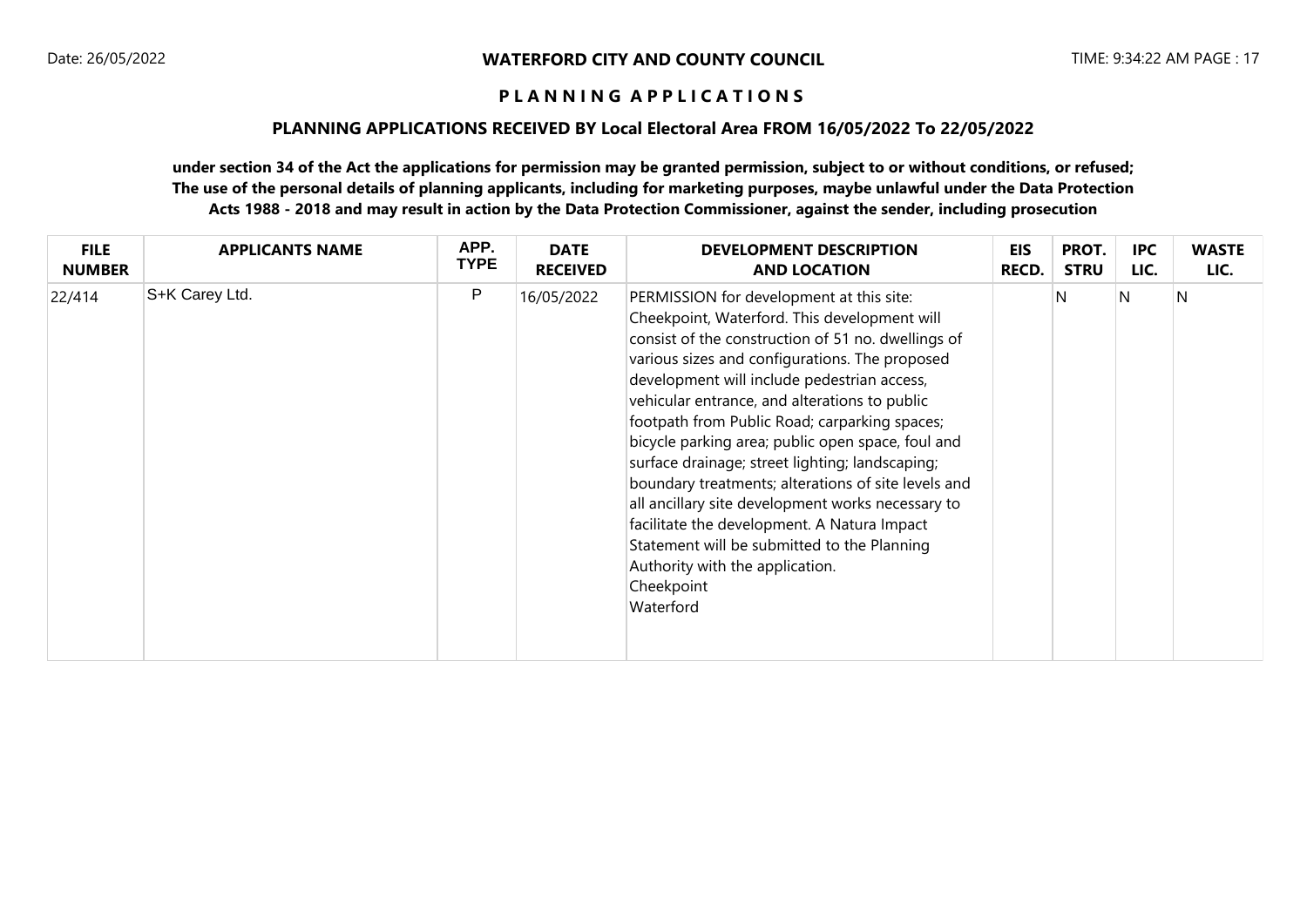### **PLANNING APPLICATIONS RECEIVED BY Local Electoral Area FROM 16/05/2022 To 22/05/2022**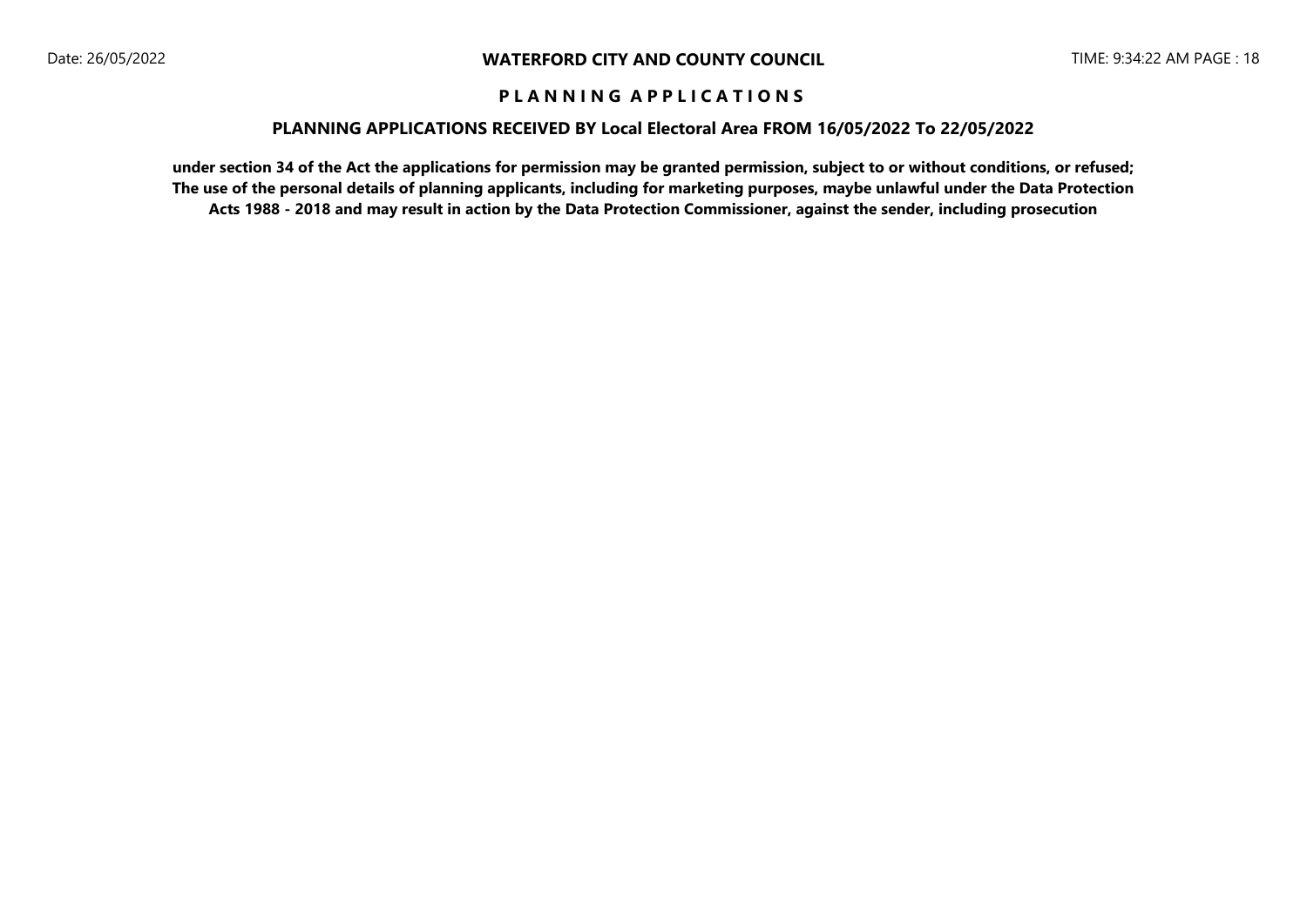# **PLANNING APPLICATIONS RECEIVED BY Local Electoral Area FROM 16/05/2022 To 22/05/2022**

| <b>FILE</b><br><b>NUMBER</b> | <b>APPLICANTS NAME</b> | APP.<br><b>TYPE</b> | <b>DATE</b><br><b>RECEIVED</b> | <b>DEVELOPMENT DESCRIPTION</b><br><b>AND LOCATION</b>                                                                                                                                                                                                                                                                                                                                | <b>EIS</b><br>RECD. | PROT.<br><b>STRU</b> | <b>IPC</b><br>LIC. | <b>WASTE</b><br>LIC. |
|------------------------------|------------------------|---------------------|--------------------------------|--------------------------------------------------------------------------------------------------------------------------------------------------------------------------------------------------------------------------------------------------------------------------------------------------------------------------------------------------------------------------------------|---------------------|----------------------|--------------------|----------------------|
| 22/418                       | Noel Frisby            | $\mathsf E$         | 18/05/2022                     | EXTENSION OF DURATION of planning file ref.<br>17/354 for development which will consist of a<br>single storey extension over the footprint of an<br>existing roof terrace. Extension to accommodate a<br>dining area, lounge room and store room along with<br>an entrance canopy at ground floor together with all<br>associated site works<br>Ardkeen<br>Dunmore Rd.<br>Waterford |                     | $\mathsf{N}$         | N                  | $\mathsf{N}$         |
| 22/426                       | Michael Dunphy         | $\mathsf{P}$        | 19/05/2022                     | for a dormer style two storey extension to the side<br>of the existing dwelling with associated alterations<br>to the existing dwelling including demolition works,<br>the relocation of the front entrance door together<br>with all ancillary site works.<br>Killawlan<br>Dunmore East<br>Co. Waterford                                                                            |                     | $\mathsf{N}$         | $\mathsf{N}$       | $\mathsf{N}$         |
| 22/428                       | Tony and Lorraine Fox  | P                   | 20/05/2022                     | alterations to North-East elevation<br>1 Island Road<br>Dunmore East<br>County Waterford                                                                                                                                                                                                                                                                                             |                     | $\mathsf{N}$         | $\mathsf{N}$       | $\mathsf{N}$         |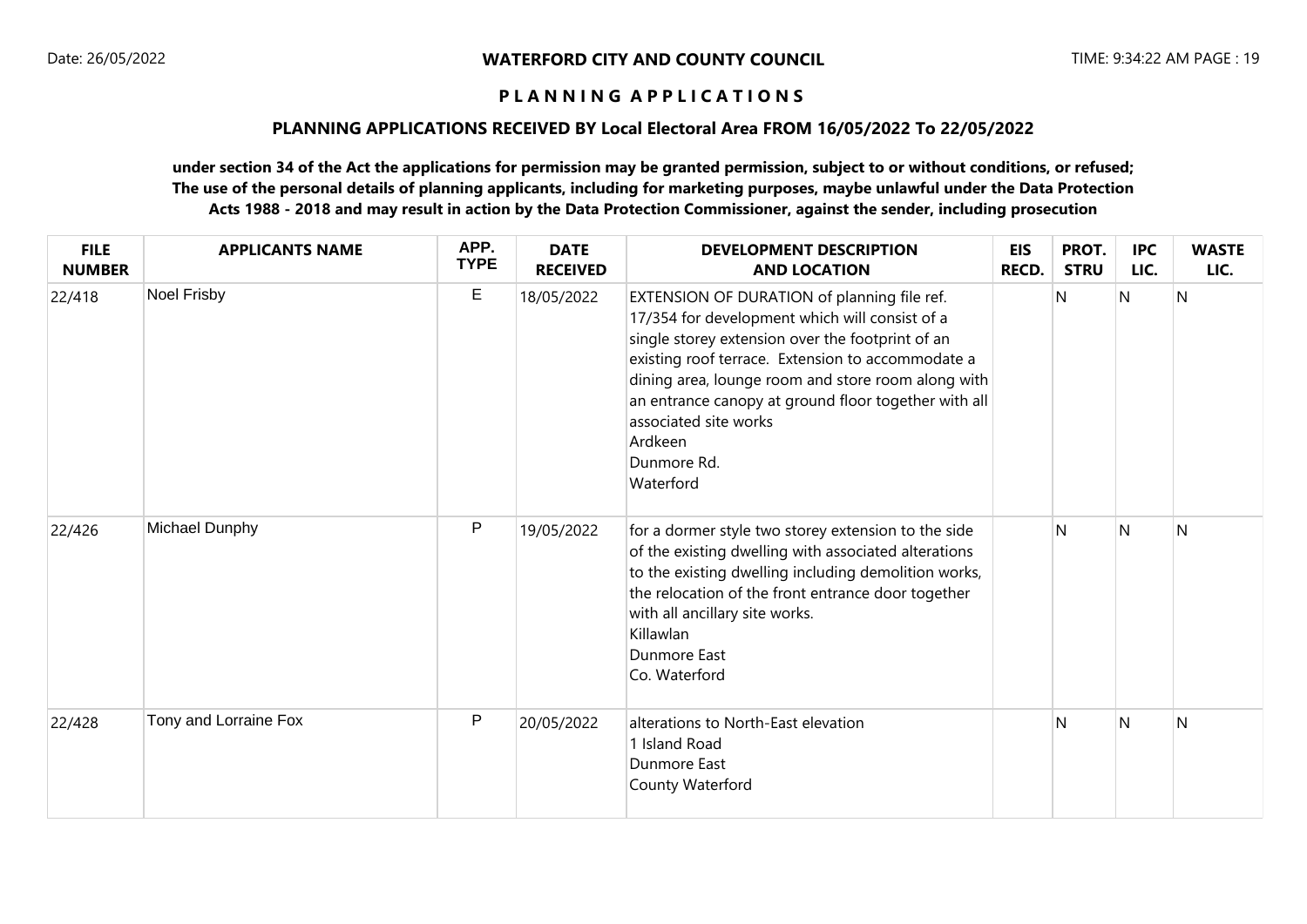### **PLANNING APPLICATIONS RECEIVED BY Local Electoral Area FROM 16/05/2022 To 22/05/2022**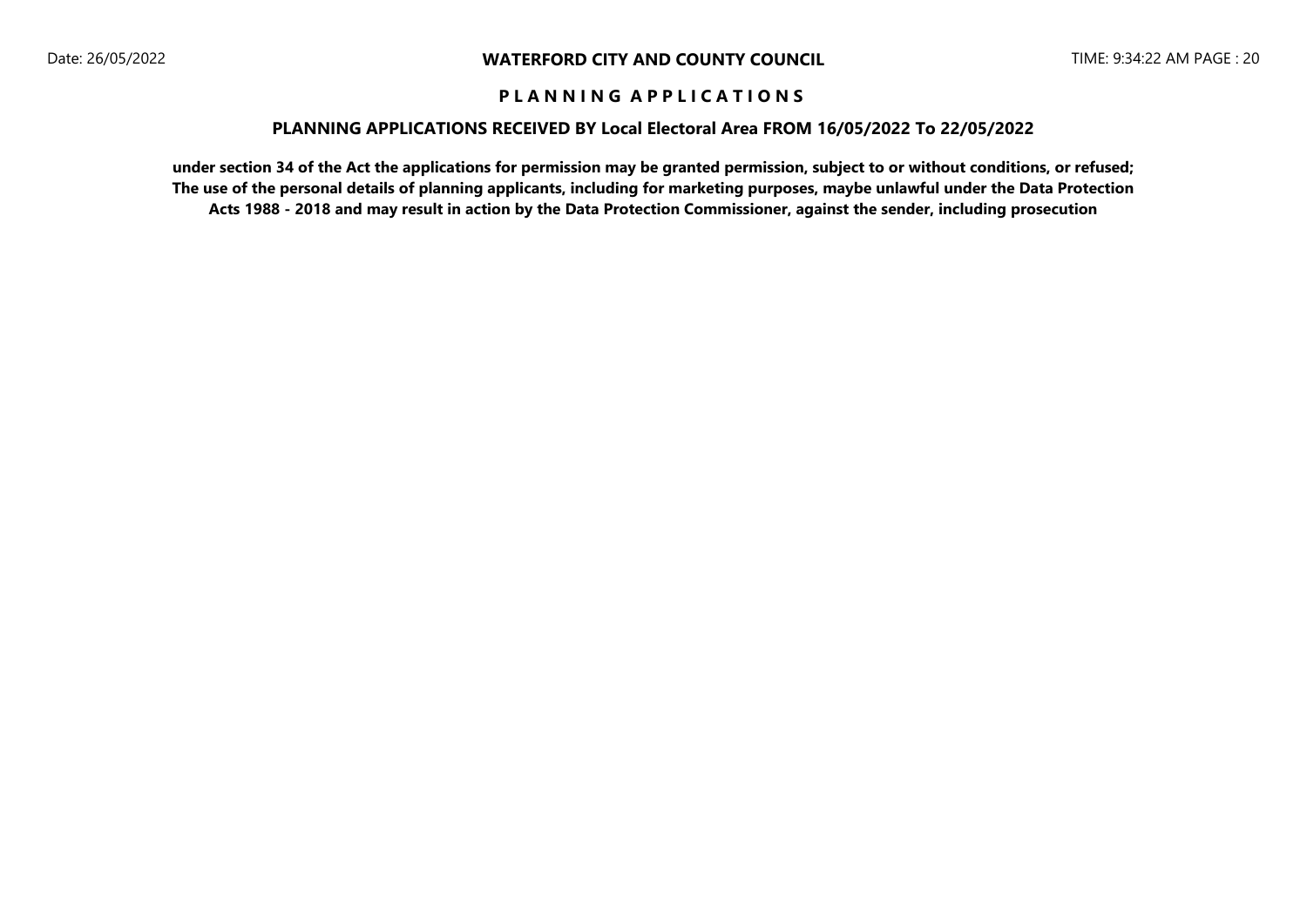### **PLANNING APPLICATIONS RECEIVED BY Local Electoral Area FROM 16/05/2022 To 22/05/2022**

| <b>FILE</b><br><b>NUMBER</b> | <b>APPLICANTS NAME</b>                              | APP.<br><b>TYPE</b> | <b>DATE</b><br><b>RECEIVED</b> | <b>DEVELOPMENT DESCRIPTION</b><br><b>AND LOCATION</b>                                                                                                                                                                                                                                                                                                 | <b>EIS</b><br><b>RECD.</b> | PROT.<br><b>STRU</b> | <b>IPC</b><br>LIC. | <b>WASTE</b><br>LIC. |
|------------------------------|-----------------------------------------------------|---------------------|--------------------------------|-------------------------------------------------------------------------------------------------------------------------------------------------------------------------------------------------------------------------------------------------------------------------------------------------------------------------------------------------------|----------------------------|----------------------|--------------------|----------------------|
| 22/429                       | Q1 Scientific                                       | $\mathsf{R}$        | 20/05/2022                     | 3 no. internal connecting doors to facilitate the<br>movement of staff and products between their<br>existing storage premises<br>Units 87, 88, 89 & 90<br><b>Westside Business Park</b><br>Old Kilmeaden Road<br>Waterford, X91 AH79                                                                                                                 |                            | N                    | N                  | N                    |
| 22/430                       | Vicki Shanahan                                      | P                   | 20/05/2022                     | the construction of a new single storey dwelling,<br>associated effluent treatment plant and percolation<br>area, construction of a new vehicular entrance and<br>associated roadside boundary set-back together<br>with all associated site works including the erection<br>of new site boundaries<br><b>Ballindud</b><br>Waterford<br>Co. Waterford |                            | N                    | $\mathsf{N}$       | N                    |
| 22/431                       | Fran & Julieann O'Brien                             | P                   | 20/05/2022                     | alterations & to erect a first-floor extension to side<br>& rear of dwelling<br>28 Oak Road<br>Viewmount<br>Waterford                                                                                                                                                                                                                                 |                            | N                    | $\mathsf{N}$       | N                    |
| <b>Electoral Area</b>        | <b>Total for Local Electoral Area: Metropolitan</b> | 11                  |                                |                                                                                                                                                                                                                                                                                                                                                       |                            |                      |                    |                      |
|                              |                                                     |                     |                                |                                                                                                                                                                                                                                                                                                                                                       |                            |                      |                    |                      |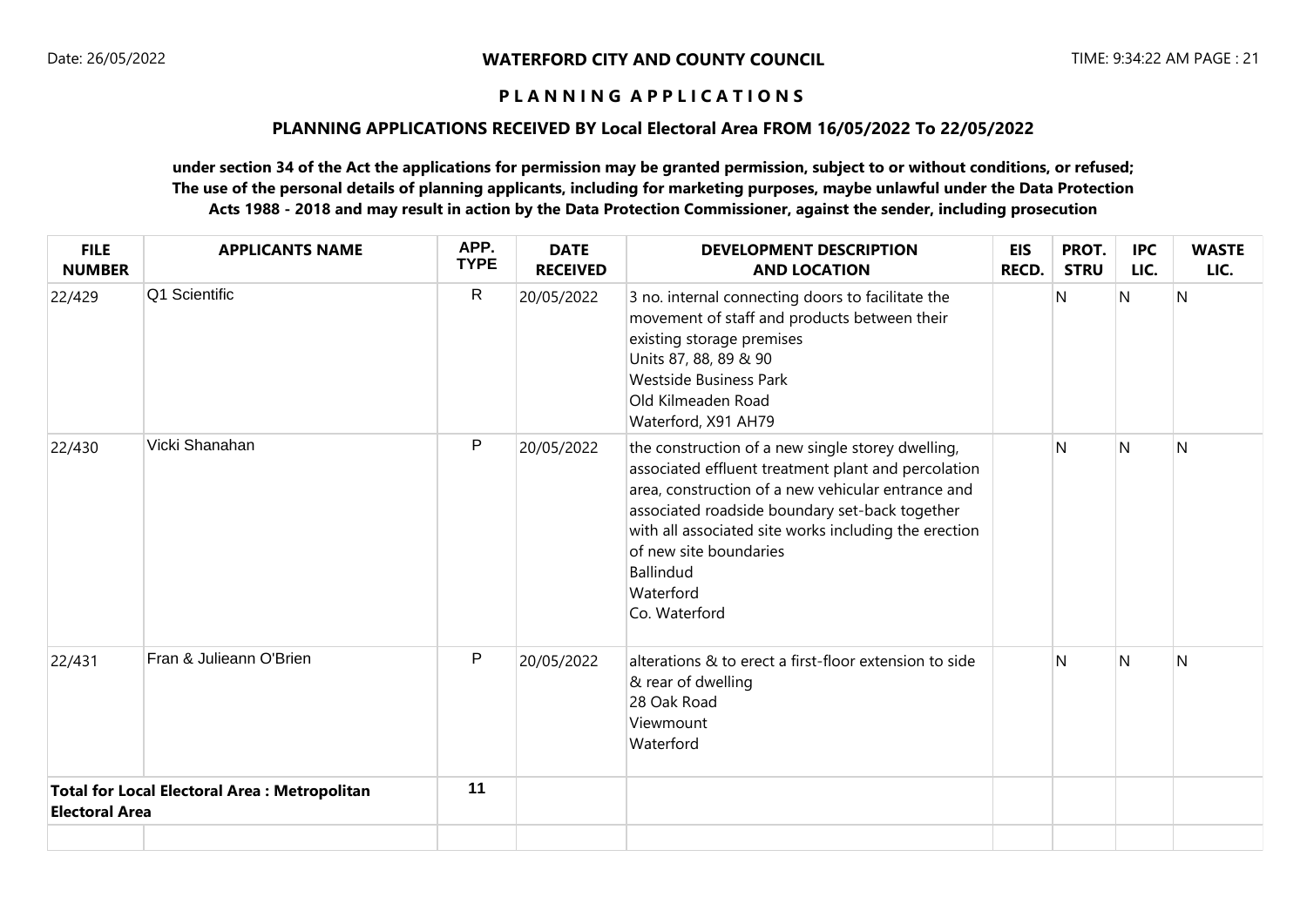### **PLANNING APPLICATIONS RECEIVED BY Local Electoral Area FROM 16/05/2022 To 22/05/2022**